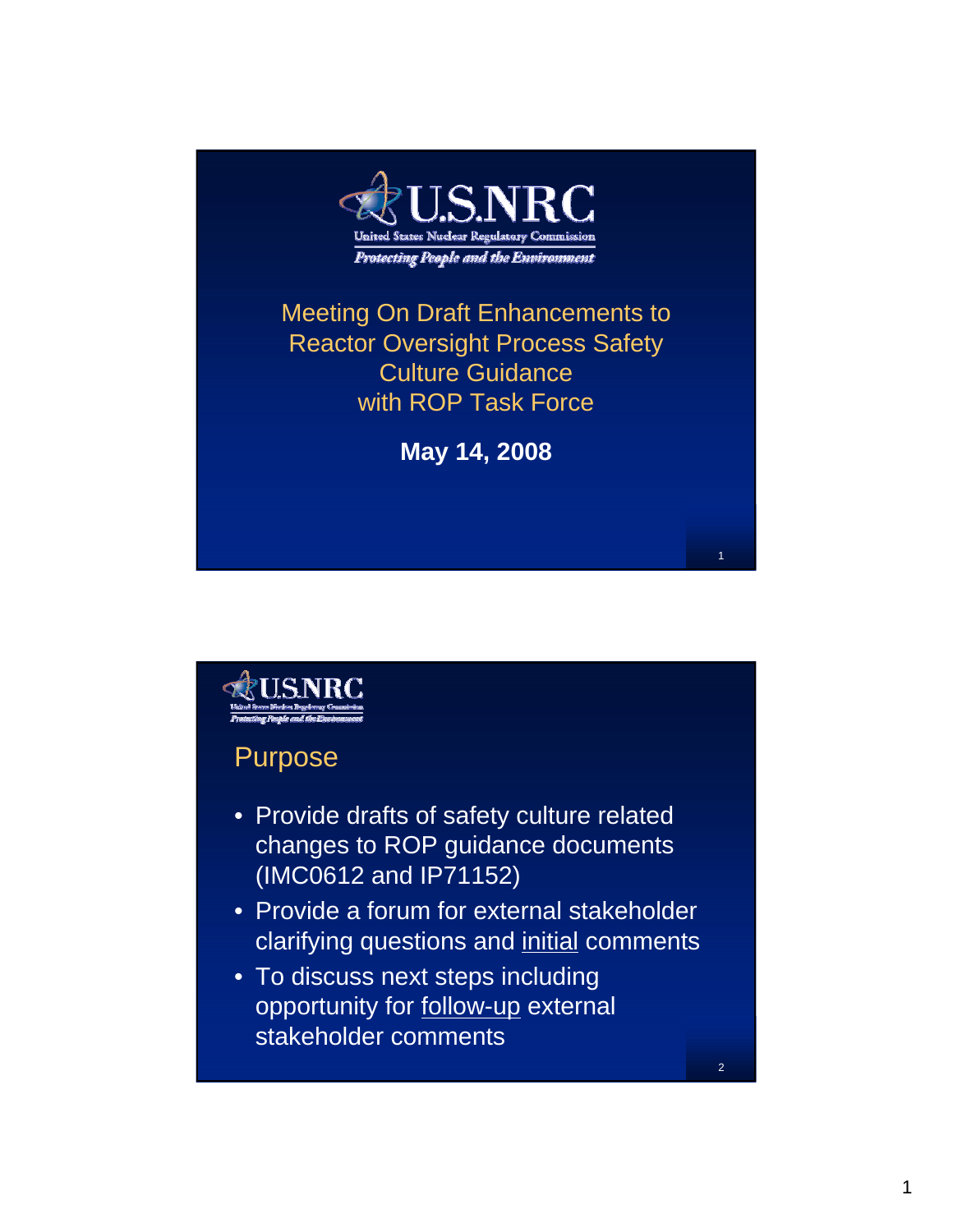### **Success Statement for Meeting**

- Open dialogue about draft working level approaches
- Obtain initial external stakeholder questions and comments
- Provide external stakeholders with sufficient information to help develop follow-up comments

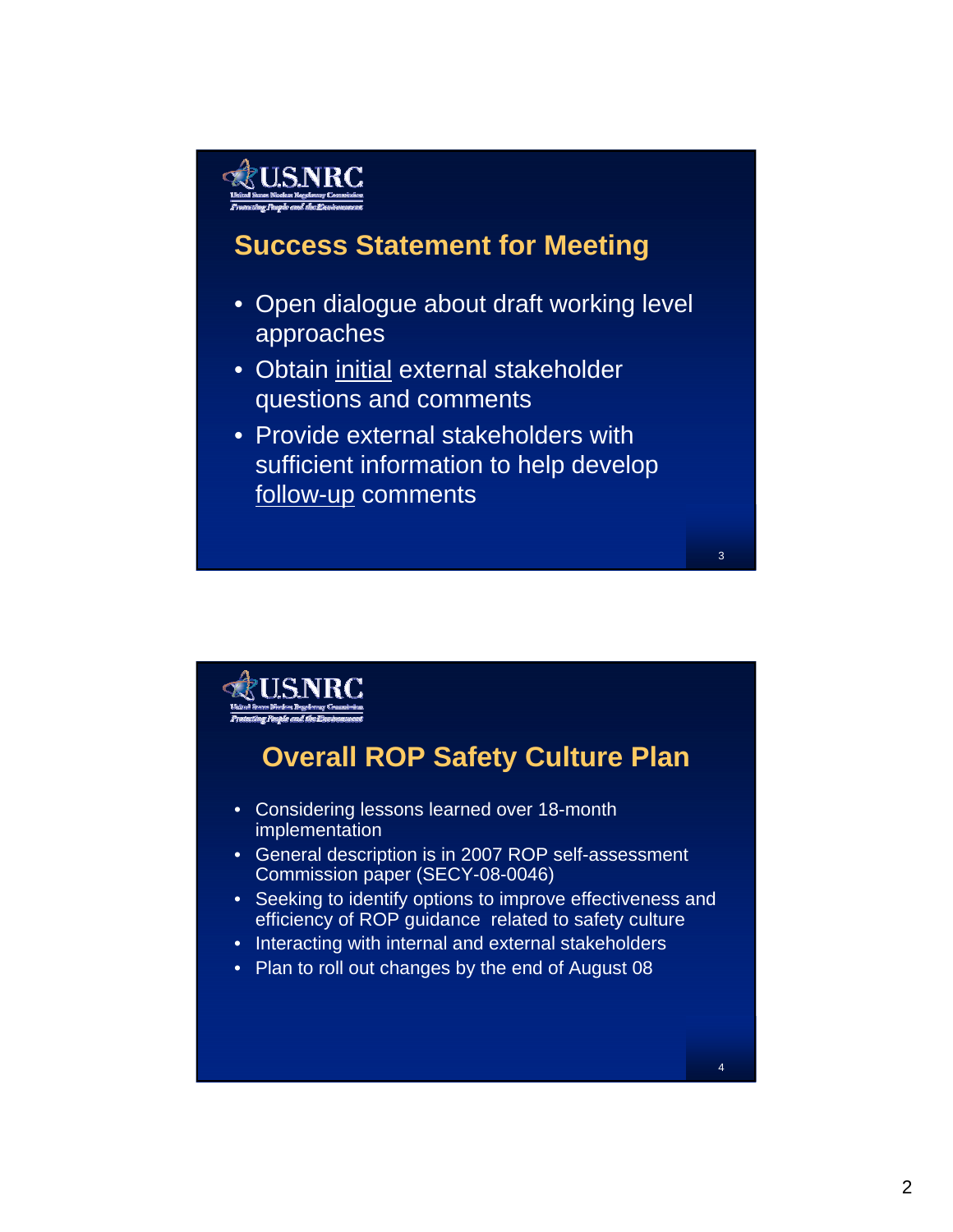### **Sharing Working Level Documents**

- Options are still being developed
- Information reflects only working level draft products
- Need for NRC management reviews
- Need for consideration of external stakeholder initial and follow-up feedback
- All current ROP provisions remain in effect until formally changed!



6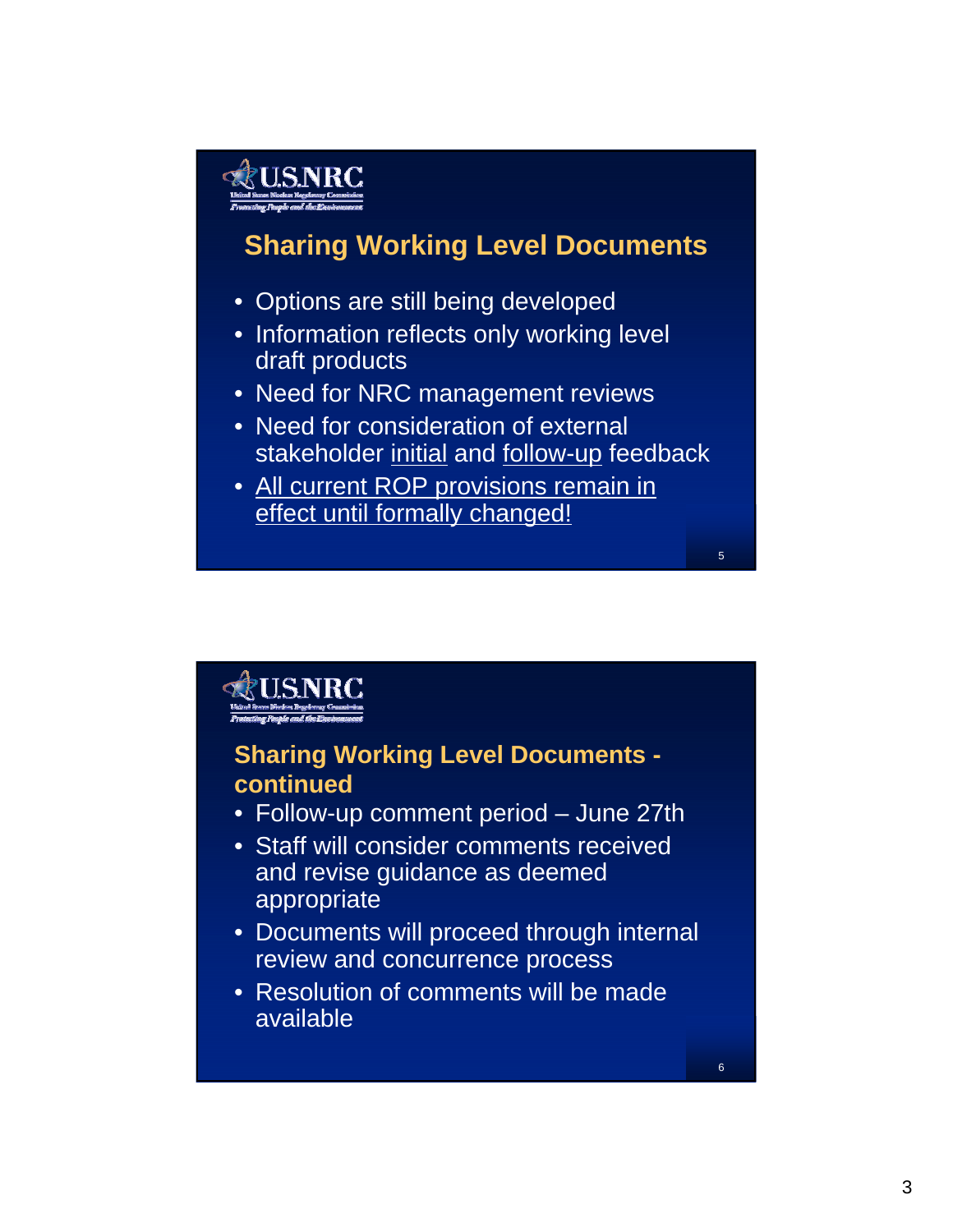

### **IMC0612**

- Proposed changes to IMC0612 resulting from NRC cross-cutting review and audit of sample inspection reports
- IMC0612 will be revised as-needed consistent with any related IMC0305 changes (potential for tagging findings with cross-cutting components)



#### **IMC0612- continued**

- Adding guidance for determining whether cross-cutting aspect is reflective of current performance (App. B page B-7)
- Decision cannot be made solely based upon the time when the performance deficiency or event occurred
- Need to determine when the cause of the problem occurred

8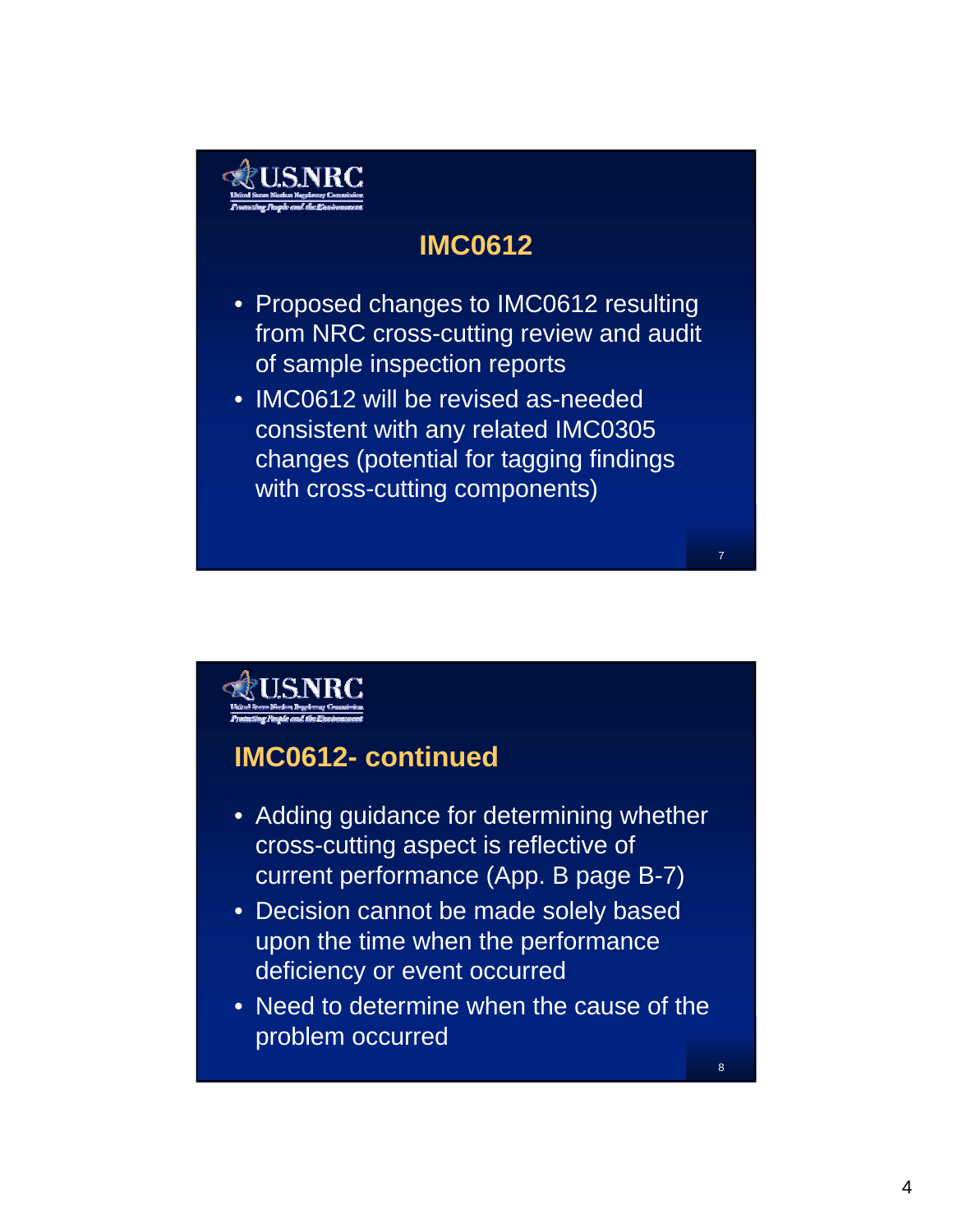

#### **IMC0612- continued**

Questions for considering if the cross-cutting aspect is reflective of current performance:

- When did the performance deficiency or event occur?
- If the performance deficiency or event was the result of a latent issue, when did the cause of the performance deficiency occur?
- If the performance deficiency or event was the result of a latent issue, did the licensee have reasonable opportunities to identify the problem?

9

• Have programs, processes or organization changed such that the problem would not reasonably occur today?

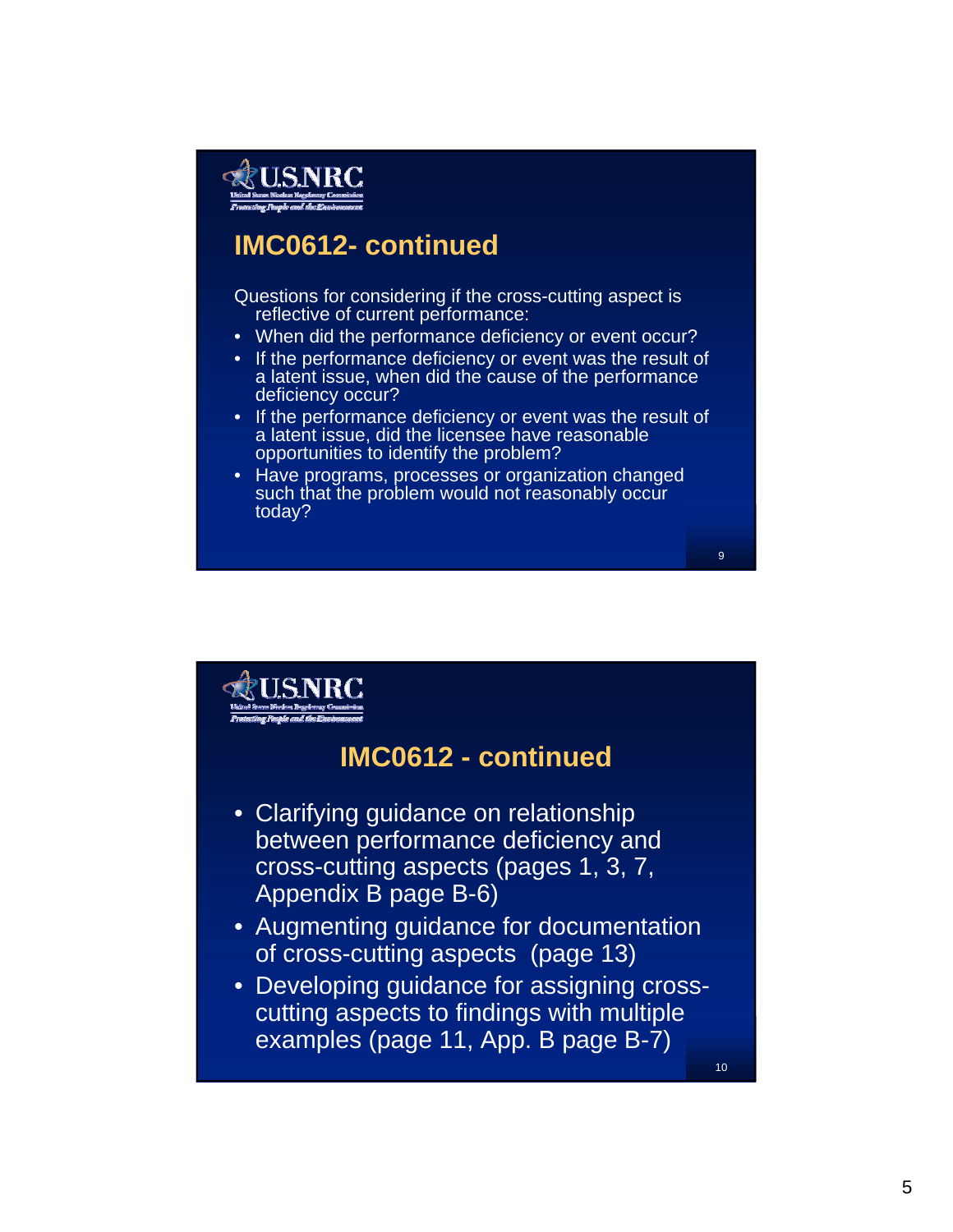### **IMC0612 - continued**

- Provide feedback and transparency if assigned cross-cutting aspect changes (page 9, 22)
- Providing additional documentation guidance when cross-cutting aspect not assigned (page 13, 21)
- Strengthened controls for consideration of multiple cross-cutting aspects (App. B page B-6)

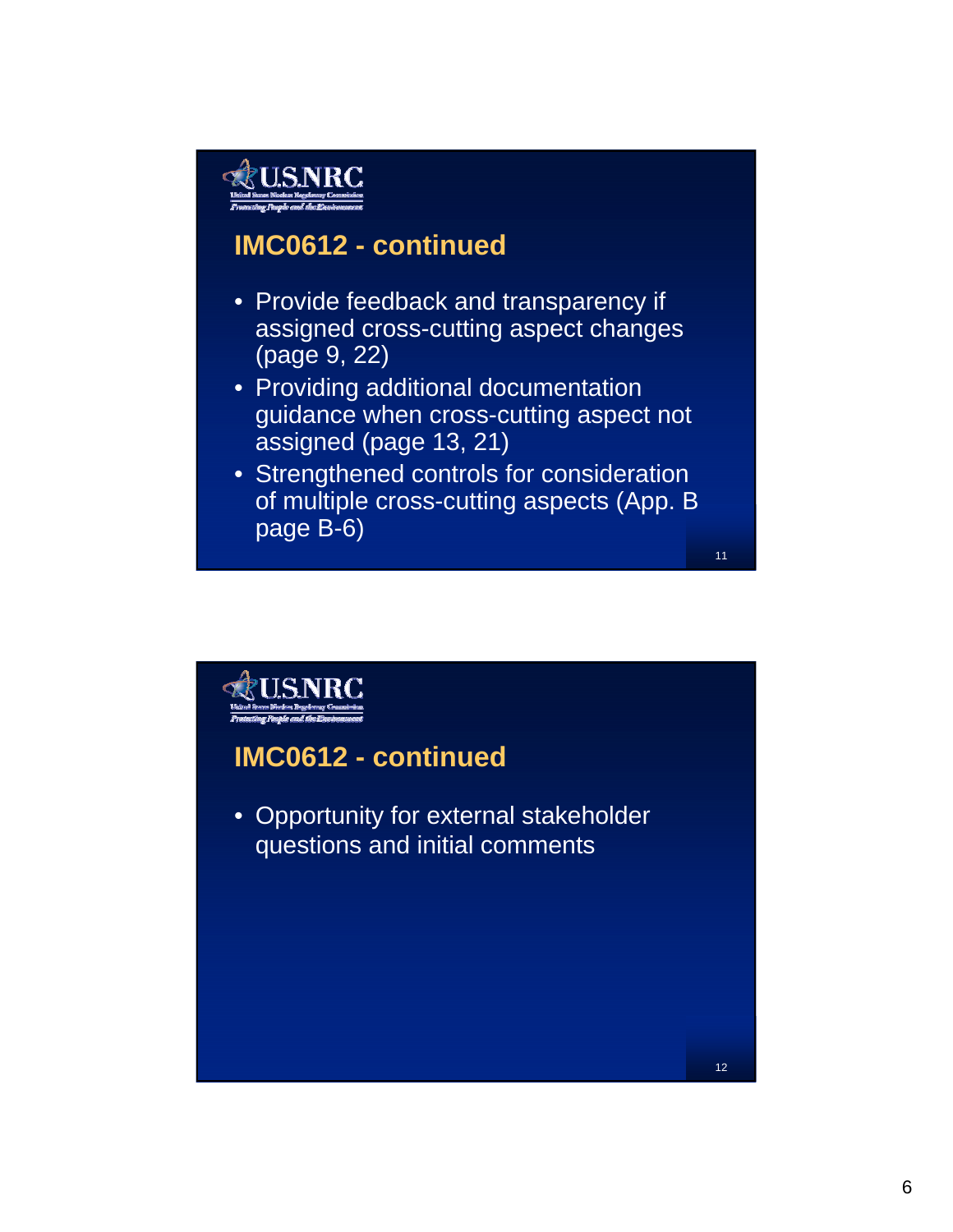| Case           | Type of Licensee<br><b>Safety Culture</b><br>Assessment | Trigger for NRC request for<br>licensee to perform a SC<br>assessment                                                                                                                            | <b>NRC Draft</b><br><b>Review Guidance</b><br>Location             | <b>NRC Review Focus</b>                                                                                                                                                                 |
|----------------|---------------------------------------------------------|--------------------------------------------------------------------------------------------------------------------------------------------------------------------------------------------------|--------------------------------------------------------------------|-----------------------------------------------------------------------------------------------------------------------------------------------------------------------------------------|
| $\mathbf{1}$   | Periodic licensee<br>self-initiated                     | None, licensee initiated                                                                                                                                                                         | IP71152 (existing)<br>biennial team<br>inspection                  | 1) how has licensee handled results from PI&R<br>perspective, 2) derive insights for SCWE review                                                                                        |
| $\overline{2}$ | Licensee self-<br>assessment                            | 3rd consecutive repetitive<br>human performance or SCWE<br>substantive cross-cutting issue                                                                                                       | IP71152 with<br>reference to<br>relevant IP95003<br>quidance (new) | 1) limited review of how the safety culture<br>assessment was performed, 2) primary focus on the<br>licensee's evaluation of results and adequacy of<br>corrective action plans/actions |
| 3              | Licensee<br>independent<br>assessment                   | 3rd consecutive repetitive PI&R<br>substantive cross-cutting issue<br>O <sub>R</sub><br>IP95002 inspection identified<br>that safety culture components<br>not properly evaluated by<br>licensee | IP71152 with<br>reference to<br>relevant IP95003<br>quidance (new) | 1) limited review of how the safety culture<br>assessment was performed, 2) primary focus on the<br>licensee's evaluation of results and adequacy of<br>corrective action plans/actions |



#### **IP71152 – Identification and Resolution of Problems**

- Considering locating guidance about follow-up on a NRC requested licensee safety culture assessment in another IP
- Possibly a new IP in 2515 Appendix C since rarely/infrequently used
- Providing draft 71152 safety culture assessment follow-up guidance for comment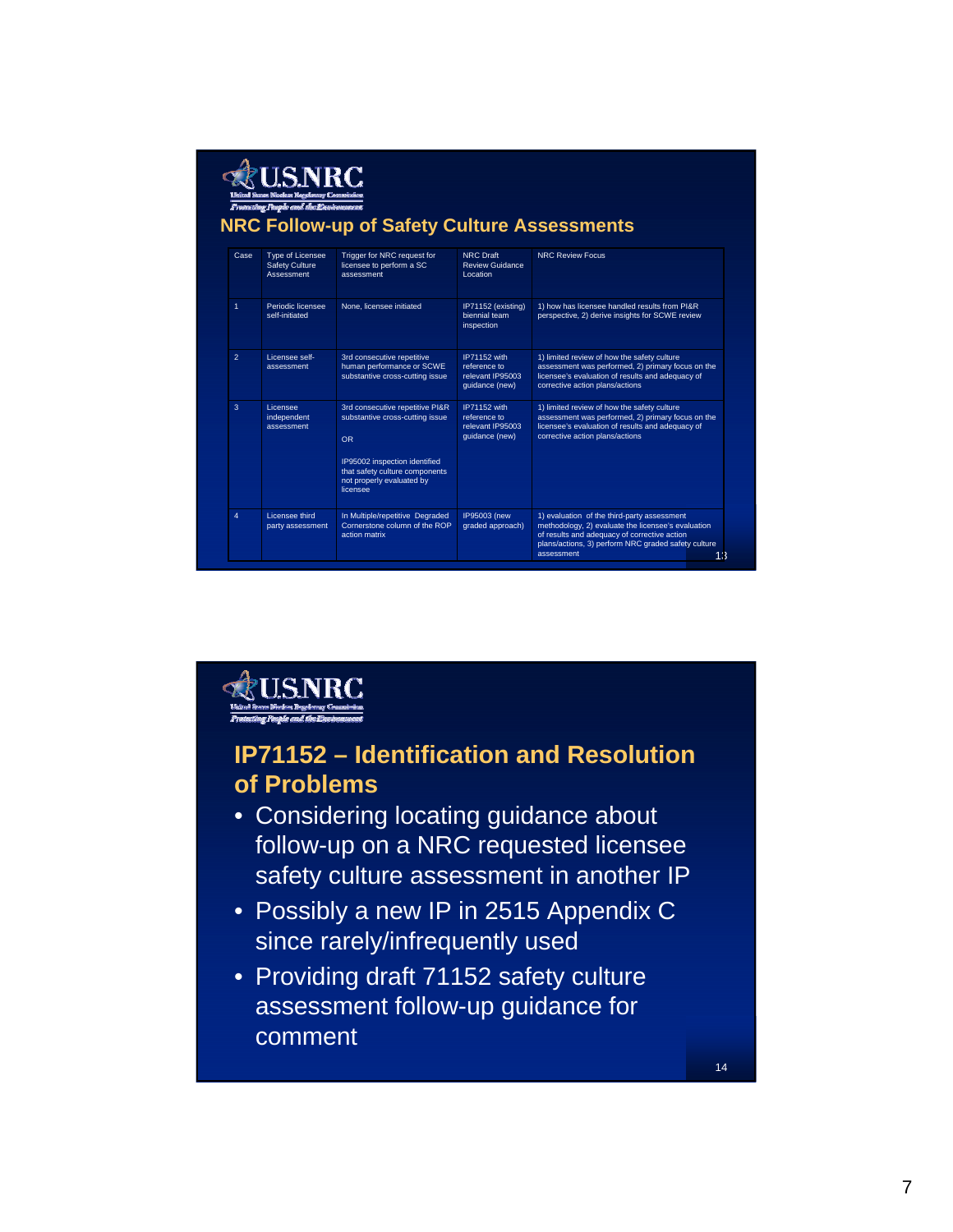#### **IP71152 – Identification and Resolution of Problems - continued**

- Will evaluate adequacy of licensee corrective actions to address periodic self-initiated safety culture assessment issues (page 13)
- Clarify NRC review of licensee safety culture assessment also to develop overall biennial team safety conscious work environment performance assessment (page 16 and 17)
- Safety conscious work environment performance assessment insights gained through NRC interviews and insights from licensee safety culture assessment (page 16)



#### **IP71152 – Identification and resolution of problems - continued**

- Reference applicable IP95003 evaluation criteria for use when using IP71152 to follow-up on request by NRC for licensee safety culture assessment (page 13-14)
- Limited sample review of licensee safety culture assessment scope, methodology, and tools.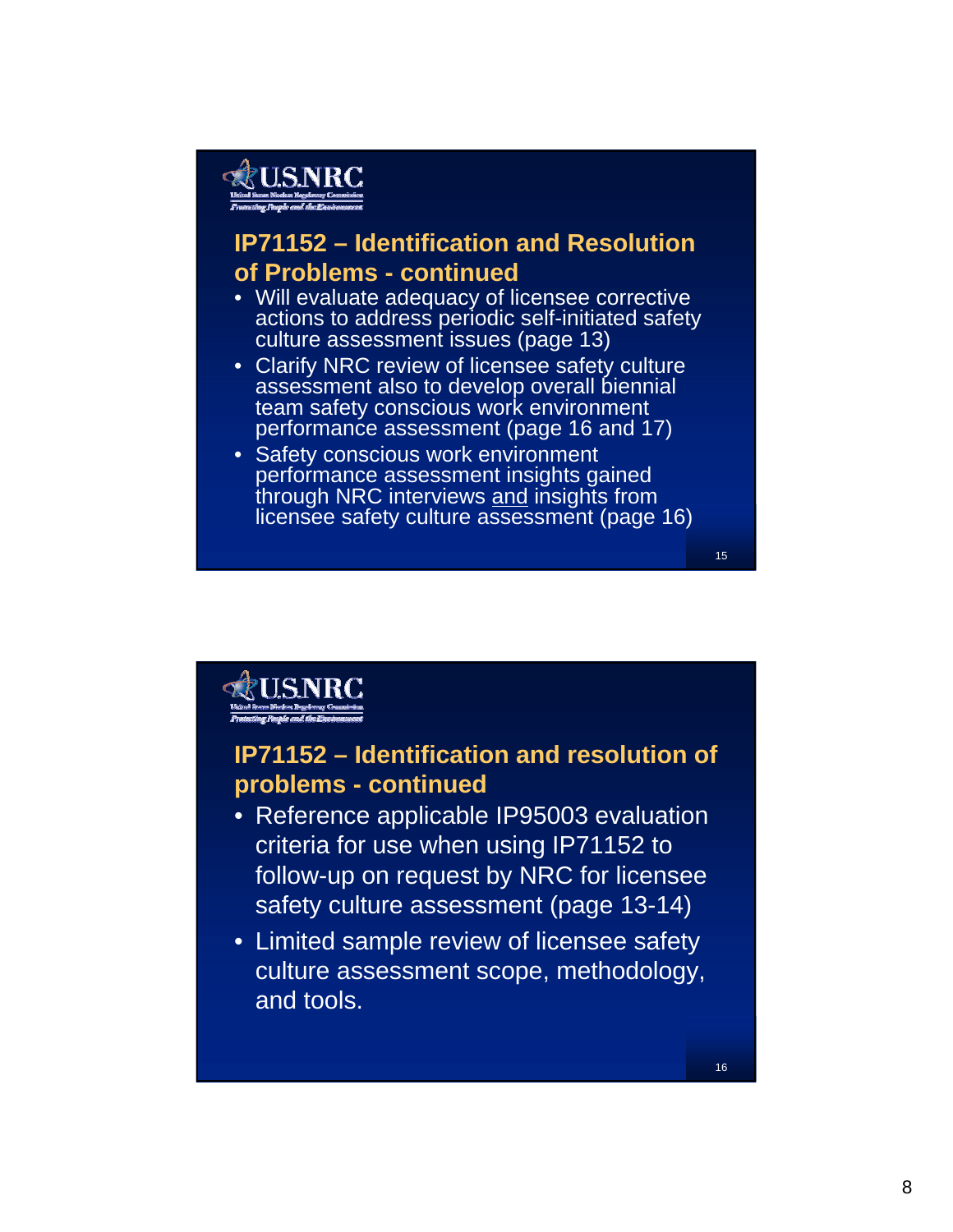## **&U.S.NRC**

#### **IP71152 – Identification and resolution of problems - continued**

Focus of NRC review is on:

- The results of the licensee's safety culture assessment
- The licensee's evaluation of the assessment **results**
- The licensee's plans to address the weaknesses identified
- The licensee's progress in implementing effective actions to address the weaknesses

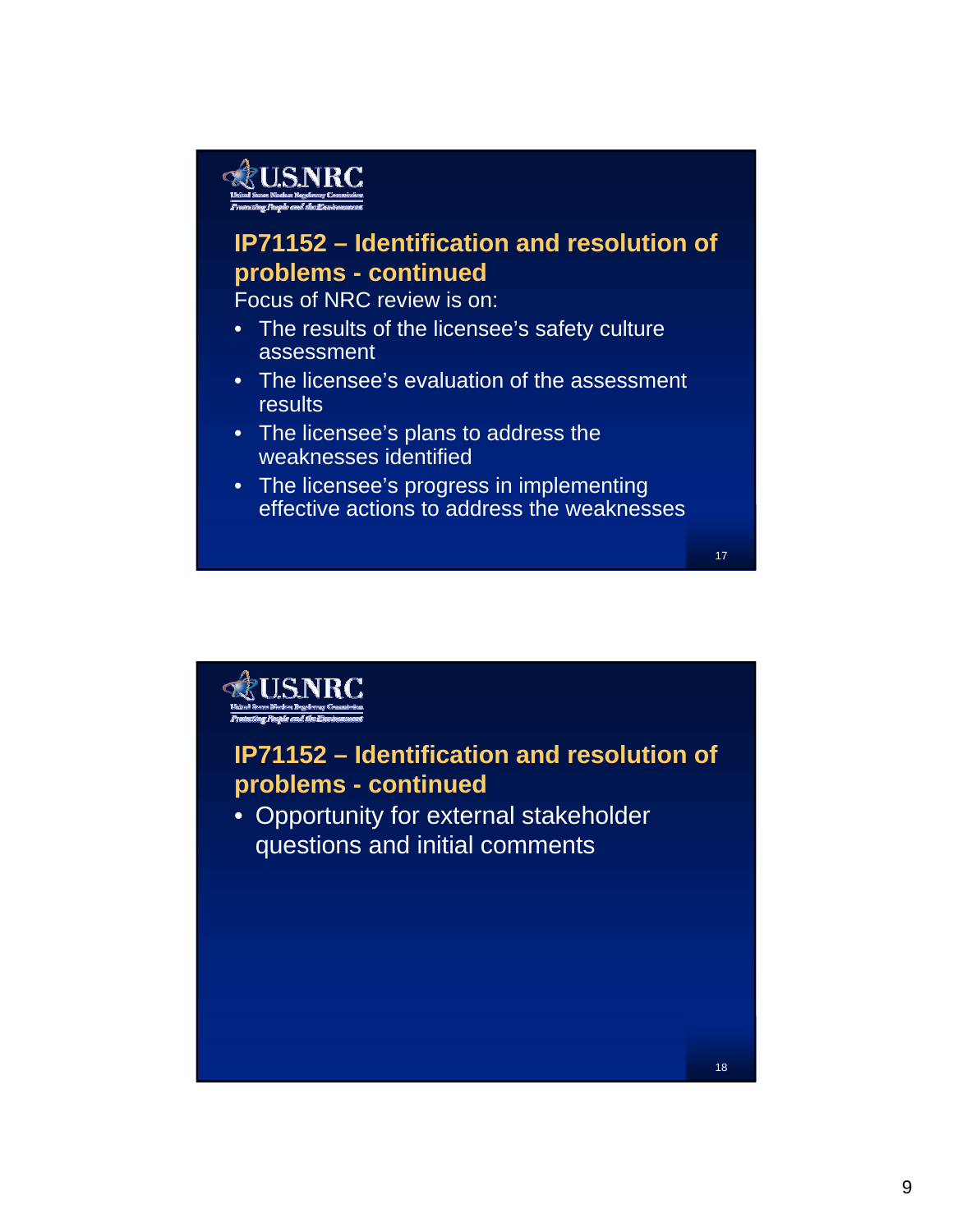### **Follow-up Comments**

- Comments by June 27th
- E-mail to: robert.gramm@nrc.gov
- Mail to:

USNRC

Attn: Robert Gramm O11A11 Washington, DC 20555

**USNRC IMC0305 - next actions**  • Follow-on public meeting [TBD] • Provide draft IMC0305 cross-cutting components and aspects • Request external stakeholder comments by June 27<sup>th</sup> on IMC0305 draft material presented at April ROP meeting • Requested external stakeholder comments by May 23rd on IP95003 draft20